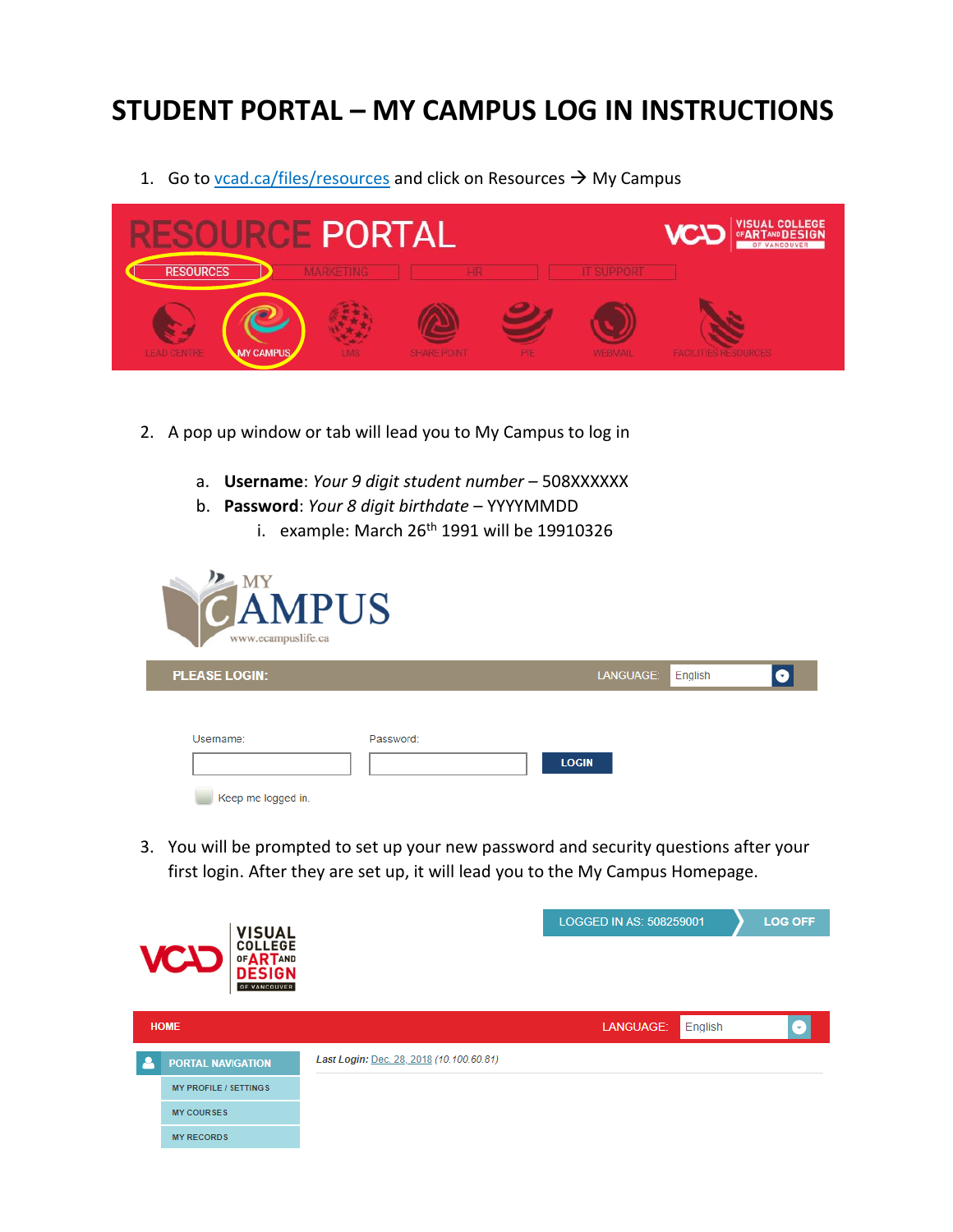| <b>HOME</b> |                                       | <b>NAVIGATION BAR ON THE LEFT</b>                        |  |  |  |  |
|-------------|---------------------------------------|----------------------------------------------------------|--|--|--|--|
|             | <b>PORTAL NAVIGATION</b>              |                                                          |  |  |  |  |
|             | <b>MY PROFILE / SETTINGS</b>          | You can always change your password and security         |  |  |  |  |
|             | Change Password                       | questions here.                                          |  |  |  |  |
|             | <b>Security Questions</b>             |                                                          |  |  |  |  |
|             | Change Time Zone                      | You can view current quarter's schedule here.            |  |  |  |  |
|             | <b>MY COURSES</b>                     | You can view all the course you've taken here.           |  |  |  |  |
|             | All My Courses                        |                                                          |  |  |  |  |
|             | <b>Course History</b>                 | Courses listed here are still in progress (meaning it is |  |  |  |  |
|             | CM10F<br>Oct. 3, 2018 - Dec. 19, 2018 | not completed or no grade has been received yet)         |  |  |  |  |
|             | <b>MY RECORDS</b>                     |                                                          |  |  |  |  |
|             | <b>Final Marks / Grades</b>           | You can see your final grades here.                      |  |  |  |  |
|             | Program Plan                          | You can see what courses you have next quarter here.     |  |  |  |  |
|             | <b>Course History</b>                 |                                                          |  |  |  |  |

4. Clicking on **ALL MY COURSES** will lead you to your current quarter's schedule:

|  | <b>PORTAL NAVIGATION</b>                          | Home → All My Courses                                   |                                |                             |                |  |            |                 |            |            |            |
|--|---------------------------------------------------|---------------------------------------------------------|--------------------------------|-----------------------------|----------------|--|------------|-----------------|------------|------------|------------|
|  | <b>MY PROFILE / SETTINGS</b>                      | <b>MY COURSES</b>                                       |                                |                             |                |  |            |                 |            |            |            |
|  | <b>MY COURSES</b>                                 |                                                         |                                |                             |                |  |            |                 |            |            |            |
|  | All My Courses                                    | <b>ENROLLED COURSES   COMPLETED COURSES</b>             |                                |                             |                |  |            |                 |            |            |            |
|  | <b>Course History</b>                             |                                                         |                                |                             |                |  |            | <b>SCHEDULE</b> |            |            |            |
|  | CM <sub>10F</sub><br>Oct. 3, 2018 - Dec. 19, 2018 | <b>COURSE</b>                                           | INSTRUCTOR(S) ROOM SUN MON     |                             |                |  | <b>TUE</b> | <b>WED</b>      | <b>THU</b> | <b>FRI</b> | <b>SAT</b> |
|  |                                                   | CM <sub>10F</sub><br><b>Design History</b>              | VanDenEynden,<br><b>Trevor</b> | 803(881)<br>Lecture<br>Hall |                |  |            |                 |            |            |            |
|  | <b>MY RECORDS</b>                                 | 02                                                      |                                |                             | 13:30<br>17:30 |  |            |                 |            |            |            |
|  |                                                   | Start: Oct. 3, 2018 (Wed.)<br>End: Dec. 19, 2018 (Wed.) |                                |                             |                |  |            |                 |            |            |            |

5. Clicking on **COURSE HISTORY** will show you all the courses you've taken (passed or failed) so far:

| <b>PORTAL NAVIGATION</b>                          | Home $\rightarrow$ Course History            |                          |                      |                                                   |                         |
|---------------------------------------------------|----------------------------------------------|--------------------------|----------------------|---------------------------------------------------|-------------------------|
| <b>MY PROFILE / SETTINGS</b>                      | <b>COURSE HISTORY</b>                        |                          |                      |                                                   |                         |
| <b>MY COURSES</b>                                 |                                              |                          |                      |                                                   |                         |
| All My Courses                                    | <b>COURSE</b>                                | <b>ROOM</b>              | <b>INSTRUCTOR(S)</b> | <b>DATES</b>                                      | <b>SCHEDULE</b>         |
| <b>Course History</b><br>CM <sub>10</sub> F       | CM <sub>10</sub> C<br>Photoshop I<br>03      | 1002 Mac Lab             | den Boer, Mark       | Oct. 5, 2018 (Fri.)<br>Dec. 21, 2018<br>(Fri.)    | Friday: 8:30 - 12:30    |
| Oct. 3, 2018 - Dec. 19, 2018<br><b>MY RECORDS</b> | CM <sub>10</sub> D<br>Color and Design<br>04 | 903(920) Life<br>Drawing | Weinstein, Leah      | Oct. 5, 2018 (Fri.)<br>Dec. 21, 2018<br>(Fri.)    | Friday: 13:30 - 17:30   |
|                                                   | CM <sub>10</sub> B<br>Drawing I<br>02        | 903(920) Life<br>Drawing | Pugh, Valerie        | Oct. 3, 2018<br>(Wed.)<br>Dec. 19, 2018<br>(Wed.) | Wednesday: 8:30 - 12:30 |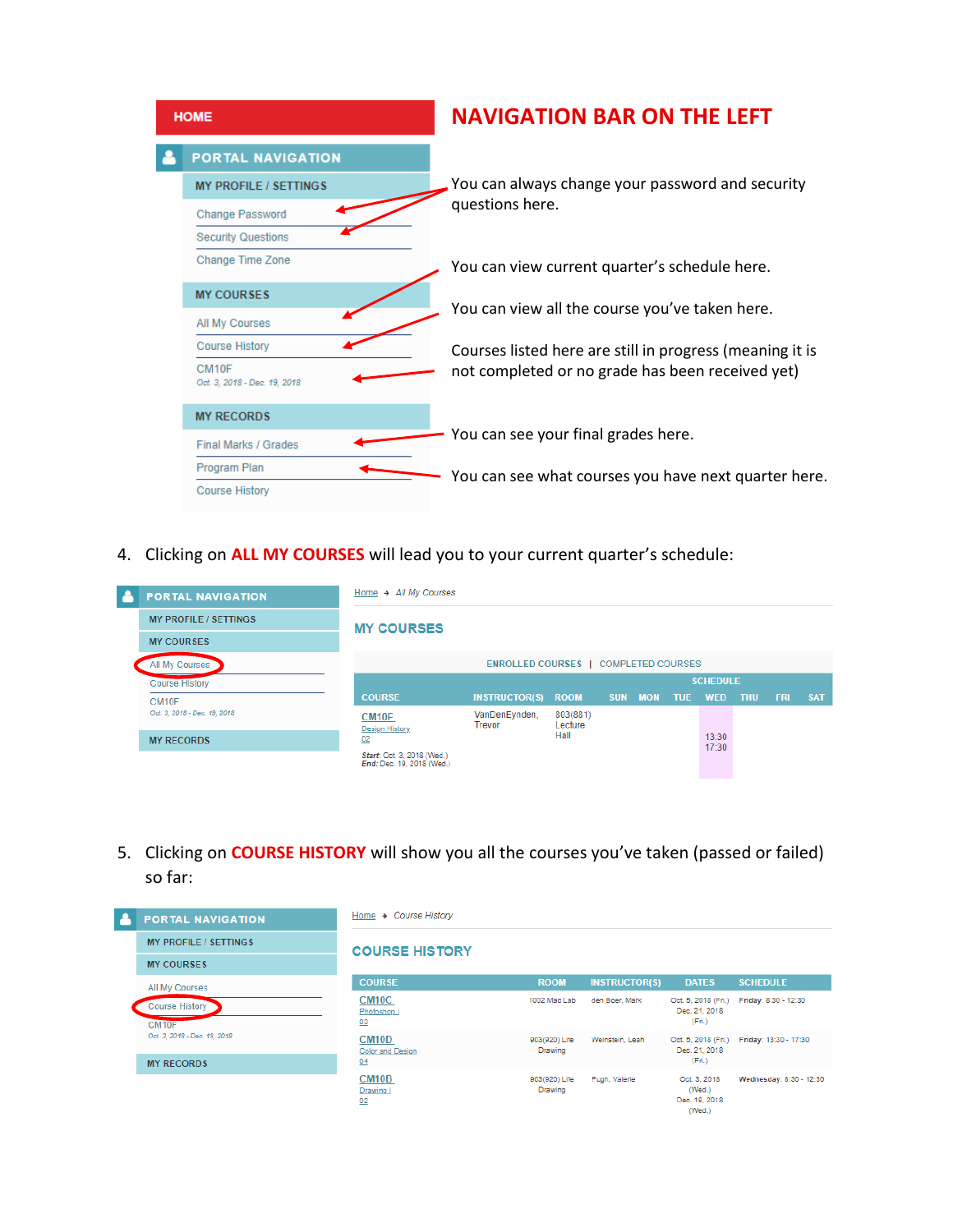6. Clicking on the *Individual Course* will lead you to the course's homepage, where you can access the course outlines, materials and assignment grades.



\*\* Please note that projects are subject to change based on the instructor's teaching!\*\*

7. Clicking on **FINAL MARKS / GRADES** will show you all your course grades when they have been submitted by your instructor. When a course is showing "IP" it is still "In Progress".

| <b>PORTAL NAVIGATION</b>     | Home → Final Marks / Grades                |                |                               |                |              |
|------------------------------|--------------------------------------------|----------------|-------------------------------|----------------|--------------|
| <b>MY PROFILE / SETTINGS</b> | <b>FINAL MARKS / GRADES</b>                |                |                               |                |              |
| <b>MY COURSES</b>            |                                            |                |                               |                |              |
| <b>MY RECORDS</b>            | <b>COURSE</b>                              | <b>CREDITS</b> | <b>GRADE</b><br><b>POINTS</b> | <b>PERCENT</b> | <b>GRADI</b> |
| Final Marks / Gades          | CM <sub>10</sub> B<br>Drawing I            | 3.00           | 3.30                          | 84.00%         | $R+$         |
| Program Plan                 |                                            |                |                               |                |              |
| <b>Course History</b>        | CM <sub>10F</sub><br><b>Design History</b> |                |                               |                | IP           |
|                              | CM <sub>10</sub> C<br>Photoshop I          | 3.00           | 2.30                          | 76.00%         | $C+$         |
|                              | CM <sub>10</sub> D<br>Color and Design     | 3.00           | 2.00                          | 72.00%         | c            |